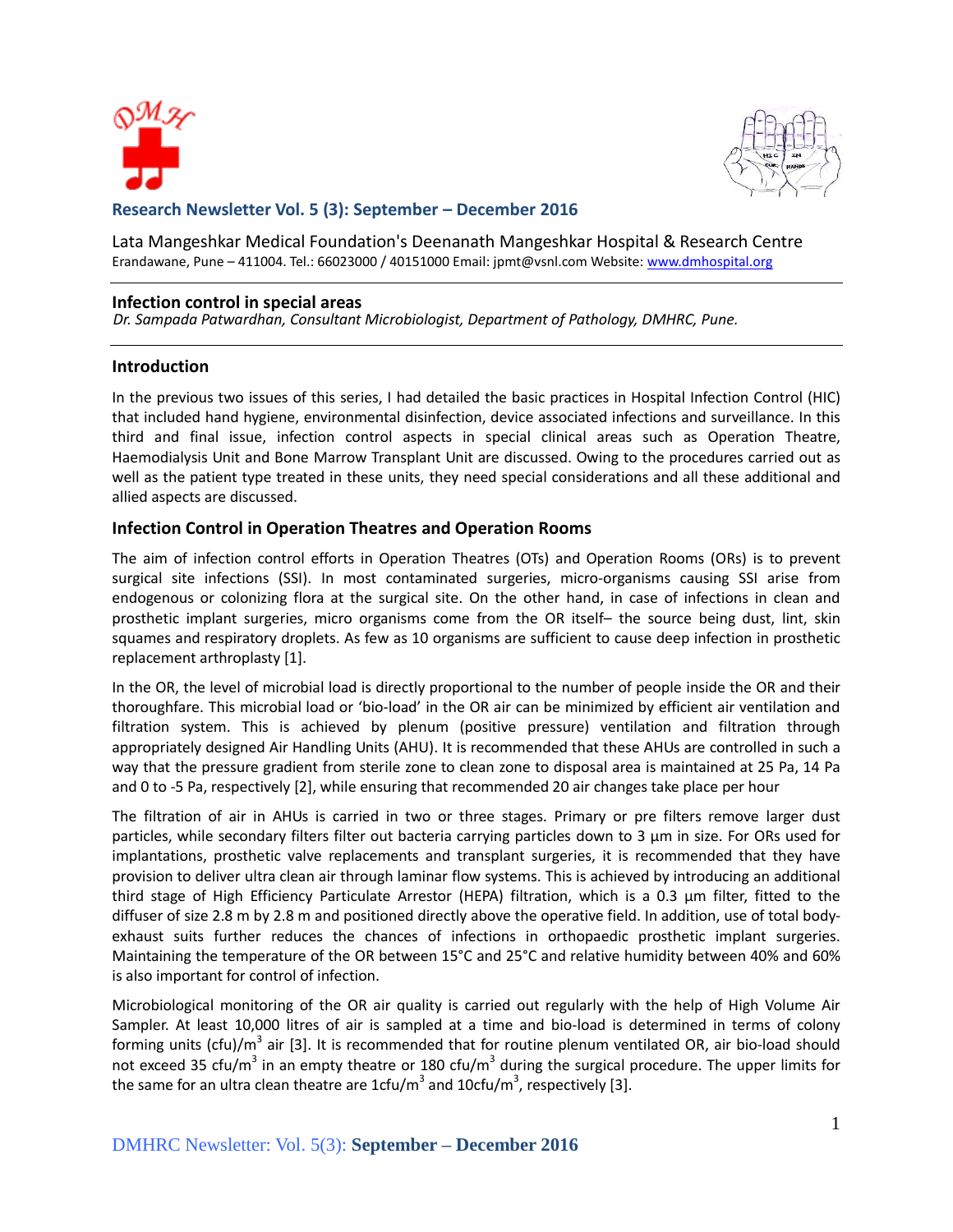Another equally important aspect of HIC in OTs is to ensure that perfect sterilization is achieved for the surgical instruments and implants, and is the responsibility of the Central Sterile Supplies Department. Therefore, individual process steps such as washing of instruments, packing and sterilization with autoclaving or low temperature methods need validation and monitoring by using various types of chemical and biological indicators as well as process challenge devices. The documentation of these results for every sterilization cycle is important and needs to be carried out systematically.

## **Infection Control in Haemodialysis Units (HU)**

Patients who have an end stage renal disease are treated by maintenance haemodialysis. A typical haemodialysis system consists of water supply, a system for mixing water and concentrated dialysis fluid and a machine to pump the dialysis fluid through the artificial kidney (hemodialyzer). The dialyzer is connected to the patient's circulatory system and blood is pumped through it to accomplish dialysis by means of a membrane to remove waste products from the patient's blood. Microorganisms, especially gram negative bacteria, which persist and actively multiply in water, can reach levels of  $10^8$ - $10^9$  bacteria/ml and can cause septicaemia or endotoxemia in these patients.

Haemodialysis patients typically undergo a 4-hour dialysis session, thrice in a week and hence, are exposed to approximately 360 litres of water per week [4]. Therefore, water used for preparation of dialysis fluid must be appropriately treated to remove microbial and chemical contaminants to ensure that the specified microbial and chemical quality is maintained. A typical water treatment system used in HUs consists of three components [4] –

- 1. Pre-treatment consisting of sediment and sand filters to remove large particles, softener to remove hardness and activated carbon filters and micro-filters to remove chlorine and fine particles.
- 2. Primary treatment involving reverse osmosis and deionizer.
- 3. Post-treatment of dialysis water and dialysis fluid with sub-micronic filters, UV treatment and ultra filtration.

The source of water to the haemodialysis unit must be regularly screened for the presence of bacteria and endotoxins. Measurement of aerobic bacterial counts in terms of cfu/ml is determined by the membrane filtration method [4]. Limulus Amoebocyte Lysate (LAL) assay is the recommended test for detection of endotoxins, which are expressed as Endotoxin Units (EUs) [4]. The American National Standards published by the Association for the Advancement of Medical Instrumentations (AAMI), prescribe an upper limit for viable bacterial count as 200 cfu/ml [5]. The European standards are more stringent with the allowable limit for bacterial count set to ≤100 cfu/ml and endotoxin at ≤ 0.25 EU/ml [6]. To prevent transmission of blood-borne pathogens such as HIV, Hepatitis B and C viruses, the patients on haemodialysis should be screened regularly for HIV, Hepatitis B and C infections, the haemodialyzers should have a dedicated patient use and should undergo high level of disinfection with hydrogen peroxide or per acetic acid before every reuse.

### **Infection control in Bone Marrow Transplant Units**

Bone Marrow transplantation is a life saving therapy for many malignancies and genetic or acquired haematologic syndromes. It involves intravenous infusion of hematopoietic stem cells to reconstitute the function of the bone marrow and can be allogenic or autologous transplantation. The most overwhelming complication of Bone Marrow Transplant (BMT) is profound immunosuppression. Therefore, infectious complications are most common cause of morbidity and mortality in these patients. Infections in early post transplant period are due to host's own commensal or colonizing flora or can be acquired from the environment [7]. Heating and air conditioning systems can spread fungi such as Aspergillus. Hospital water can also be a source of specific bacteria such as *P. aeruginosa, Non-Tuberculous Mycobacteria* and *Legionella spp*. Surfaces can be contaminated with *C. difficile* spores and can act as a reservoir for nosocomial outbreaks of pseudo-membranous colitis.